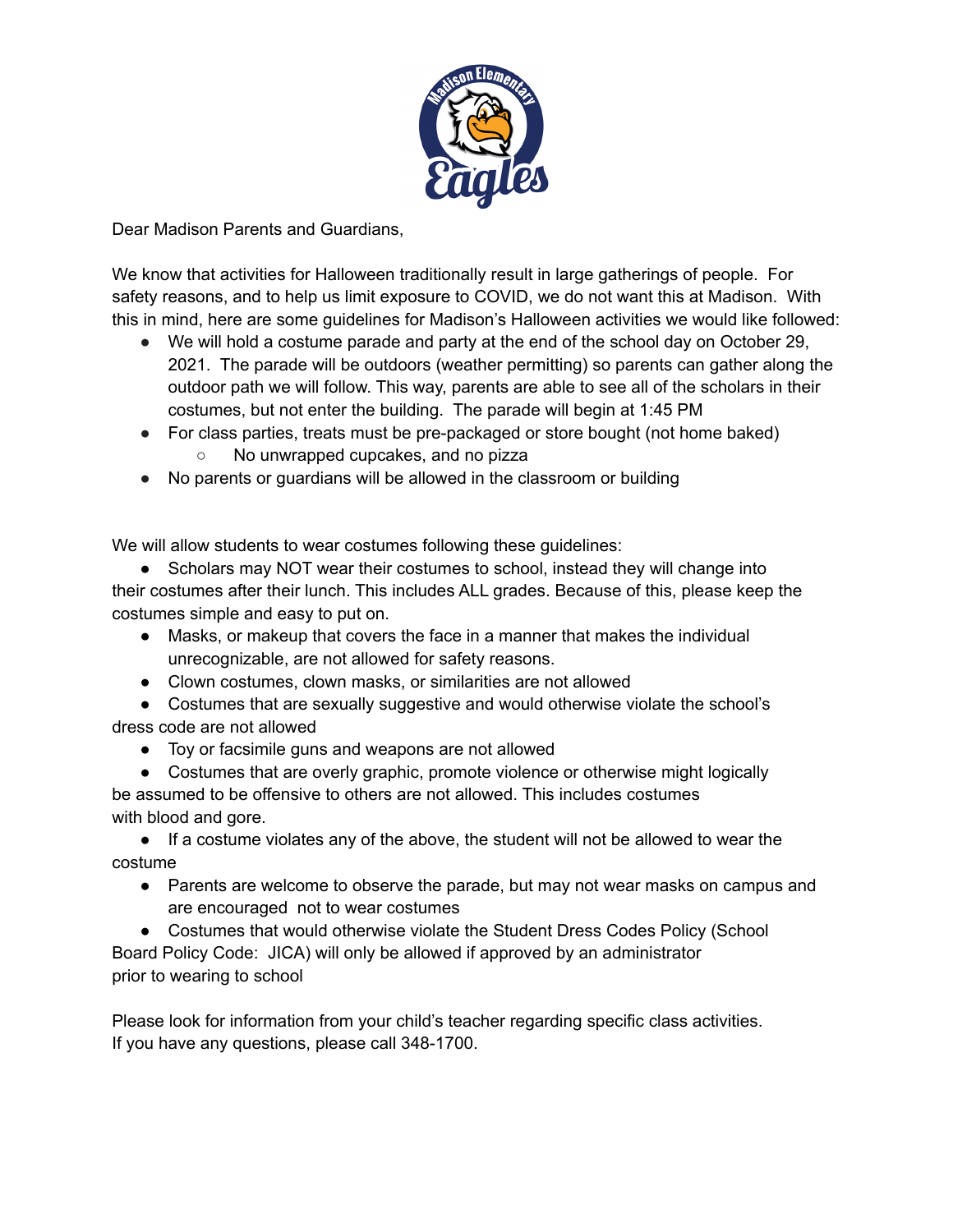

Queridos padres y tutores de Madison,

Sabemos que las actividades para Halloween tradicionalmente resultan en grandes reuniones de personas. Por razones de seguridad, y para ayudarnos a limitar la exposición al COVID, no queremos esto en Madison. Con esto en mente, aquí hay algunas reglas para las actividades de Halloween de Madison que nos gustaría seguir:

- Tendremos un desfile de disfraces y una fiesta al final del día escolar el 29 de octubre de 2021. El desfile estará afuera (si el tiempo lo permite) para que los padres puedan reunirse del camino afuera que seguiremos. De esta manera, los padres pueden ver a todos los estudiantes en sus trajes, pero no entrar en el edificio. El desfile comenzará a las 1:45 PM
- Para las fiestas de clase, las golosinas deben ser pre-empaquetadas o compradas en la tienda (no horneadas en casa).
	- No hay pastelitos desenvueltos, y no hay pizza
- No se permitirá a los padres o tutores en el salón de clases o en el edificio

Permitiremos que los estudiantes usen disfraces siguiendo estas reglas:

- Los estudiantes NO pueden llegar con sus disfraces puestos a la escuela, sino que se cambiarán a sus disfraces después de su lonche. Esto incluye TODAS los grados. Debido a esto, por favor mantenga los disfraces simples y fáciles de poner.
- Las máscaras, o el maquillaje que cubre la cara de una manera que hace que el individuo sea irreconocible, no están permitidos por razones de seguridad.
- No se permiten disfraces de payaso, máscaras de payaso o similitudes
- No se permiten trajes que sean sexualmente sugestivos y que violen el código de vestimenta de la escuela
- No se permiten armas de juguete o facsímile
- No se permiten disfraces que sean demasiado gráficos, promuevan la violencia o que de otra manera lógicamente se asuma que son ofensivos para los demás. Esto incluye disfraces con sangre y gore.
- Si un disfraz viola cualquiera de los anteriores, el estudiante no podrá usar el disfraz
- Los padres son bienvenidos a observar el desfile, pero no pueden usar máscaras en el campus y se les anima a no usar disfraces.
- Los disfraces que de otra manera violarían la Política de Códigos de Vestimenta de los Estudiantes (Código de Política de la Escuela: JICA) sólo se permitirán si un administrador lo aprueba antes de usar en la escuela

Por favor, busque información del maestro de su hijo con respecto a las actividades específicas de la clase. Si tiene alguna pregunta, llame al 348-1700.